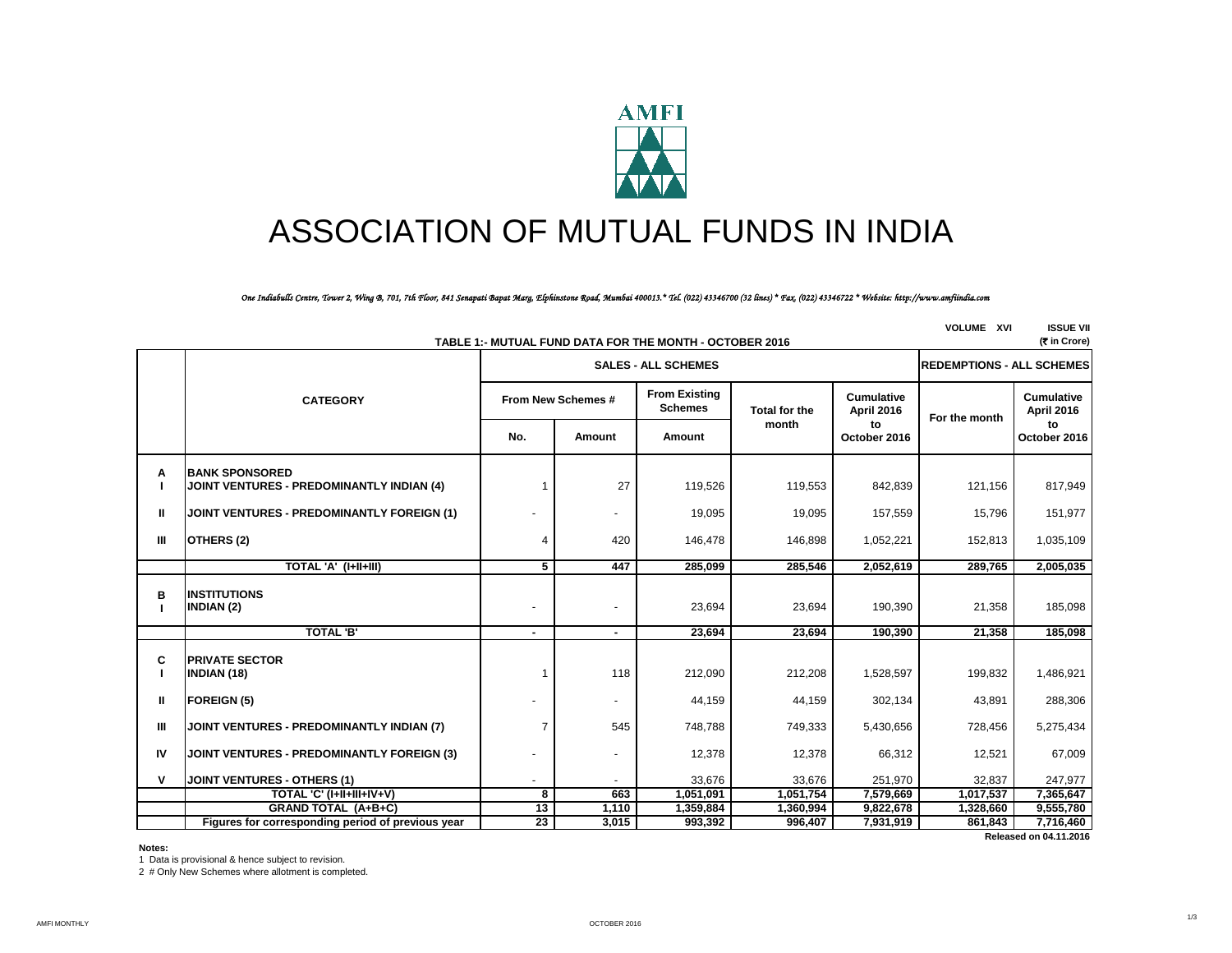| TABLE 2:- SALES DURING THE MONTH OF OCTOBER 2016 - TYPE AND CATEGORY WISE |  |
|---------------------------------------------------------------------------|--|
| 2.1 *NEW SCHEMES LAUNCHED (ALLOTMENT COMPLETED)                           |  |

|                                 | (रैं in Crore)<br>2.1 *NEW SCHEMES LAUNCHED (ALLOTMENT COMPLETED) |          |                      |        |                      |        |                      |                 |  |
|---------------------------------|-------------------------------------------------------------------|----------|----------------------|--------|----------------------|--------|----------------------|-----------------|--|
|                                 |                                                                   | Open End | <b>Close End</b>     |        | <b>Interval Fund</b> |        | <b>TOTAL</b>         |                 |  |
|                                 | <b>No.of Schemes</b>                                              | Amount   | <b>No.of Schemes</b> | Amount | <b>No.of Schemes</b> | Amount | <b>No.of Schemes</b> | Amount          |  |
| <b>INCOME</b>                   |                                                                   |          |                      | 483    |                      |        |                      | 483             |  |
| <b>INFRASTRUCTURE DEBT FUND</b> |                                                                   |          |                      |        |                      |        |                      |                 |  |
| <b>EQUITY</b>                   |                                                                   |          |                      | 259    |                      |        |                      | 259             |  |
| <b>BALANCED</b>                 |                                                                   | 230      |                      |        |                      |        |                      | 230             |  |
| <b>LIQUID/MONEY MARKET</b>      |                                                                   |          |                      |        |                      |        |                      |                 |  |
| <b>GILT</b>                     |                                                                   |          |                      |        |                      |        |                      |                 |  |
| <b>ELSS - EQUITY</b>            |                                                                   | 118      |                      |        |                      |        |                      | 118             |  |
| <b>GOLD ETF</b>                 |                                                                   |          |                      |        |                      |        |                      |                 |  |
| <b>OTHER ETFS</b>               |                                                                   | 20       |                      |        |                      |        |                      | 20 <sub>1</sub> |  |
| <b>FUND OF FUNDS INVESTING</b>  |                                                                   |          |                      |        |                      |        |                      |                 |  |
| <b>OVERSEAS</b>                 |                                                                   |          |                      |        |                      |        |                      |                 |  |
| <b>TOTAL</b>                    |                                                                   | 368      |                      | 742    |                      |        | 13                   | 1,110           |  |

| *NEW SCHEMES LAUNCHED :      |                                                                                                                                                                                                                                                                                                                                                                                                       |
|------------------------------|-------------------------------------------------------------------------------------------------------------------------------------------------------------------------------------------------------------------------------------------------------------------------------------------------------------------------------------------------------------------------------------------------------|
| <b>OPEN END BALANCED:</b>    | <b>IDBI Prudence Fund</b>                                                                                                                                                                                                                                                                                                                                                                             |
| <b>OPEN END ELSS EQUITY:</b> | Mahindra Mutual Fund Kar Bachat Yojana                                                                                                                                                                                                                                                                                                                                                                |
| <b>OPEN END OTHER ETFS:</b>  | IDFC Nifty Exchange Traded Fund and IDFC Sensex Exchange Traded Fund                                                                                                                                                                                                                                                                                                                                  |
| <b>ICLOSE END INCOME:</b>    | HDFC DAF-III-1267D October 2016; ICICI Prudential FMP Series 80 - 1100 Days Plan A and ICICI Prudential Multiple Yield Fund - Series 11 - Plan C 1387 Days; Reliance Fixed<br>Horizon Fund XXXI Series 15; SBI Debt Fund Series B-44(1100 Days); UTI Fixed Term Income Fund Series XXV-VII (1097 Days) and VIII (1100 Days), UTI-Capital Protection<br>Oriented Scheme - Series VIII-III (1281 Days). |
| <b>CLOSE END EQUITY:</b>     | <b>ICICI Prudential Value Fund Series 9</b>                                                                                                                                                                                                                                                                                                                                                           |

| <b>2.2 EXISTING SCHEMES</b> |  |
|-----------------------------|--|
|-----------------------------|--|

|                                 |                      | Open End  | <b>Close End</b>         |        | <b>Interval Fund</b> |        | <b>TOTAL</b>         |                 |
|---------------------------------|----------------------|-----------|--------------------------|--------|----------------------|--------|----------------------|-----------------|
|                                 | <b>No.of Schemes</b> | Amount    | <b>No.of Schemes</b>     | Amount | <b>No.of Schemes</b> | Amount | <b>No.of Schemes</b> | Amount          |
| <b>INCOME</b>                   | 256                  | 104,308   | 1,280                    |        |                      |        | 1,607                | 104,308         |
| <b>INFRASTRUCTURE DEBT FUND</b> |                      |           |                          |        |                      |        |                      |                 |
| <b>EQUITY</b>                   | 316                  | 17,000    | 98                       |        |                      |        | 414                  | 17,000          |
| <b>BALANCED</b>                 | 28                   | 3,962     |                          |        |                      |        | 28                   | 3,962           |
| <b>LIQUID/MONEY MARKET</b>      | 52                   | 1,230,051 |                          |        |                      |        | 52                   | 1,230,051       |
| <b>IGILT</b>                    | 41                   | 1,845     |                          |        |                      |        | 41                   | 1,845           |
| <b>ELSS - EQUITY</b>            | 42                   | 886       | 18                       |        |                      |        | 60                   | 886             |
| <b>GOLD ETF</b>                 |                      | 42        |                          |        |                      |        | 13                   | 42              |
| <b>OTHER ETFS</b>               | 51                   | 770. ا    |                          |        |                      |        | 51                   | 1,770           |
| <b>IFUND OF FUNDS INVESTING</b> |                      | 20        | $\overline{\phantom{0}}$ |        |                      |        | 29                   | 20 <sup>1</sup> |
| <b>IOVERSEAS</b>                | 29                   |           |                          |        |                      |        |                      |                 |
| <b>ITOTAL</b>                   | 828                  | 1,359,884 | 1,403                    |        |                      |        | 2302                 | 1,359,884       |

## **2.3 TOTAL OF ALL SCHEMES**

|                                  |                          | Open End        | <b>Close End</b>         |        |                          | <b>Interval Fund</b> |                      | <b>TOTAL</b> |  |
|----------------------------------|--------------------------|-----------------|--------------------------|--------|--------------------------|----------------------|----------------------|--------------|--|
|                                  | <b>No.of Schemes</b>     | Amount          | <b>No.of Schemes</b>     | Amount | <b>No.of Schemes</b>     | Amount               | <b>No.of Schemes</b> | Amount       |  |
| <b>IINCOME</b>                   | 256                      | 104,308         | 1,288                    | 483    |                          |                      | 1.615                | 104,791      |  |
| <b>IINFRASTRUCTURE DEBT FUND</b> | $\overline{\phantom{a}}$ |                 |                          |        | $\overline{\phantom{a}}$ |                      |                      |              |  |
| <b>IEQUITY</b>                   | 316                      | 17,000          | 99                       | 259    |                          |                      | 415                  | 17,259       |  |
| <b>BALANCED</b>                  | 29                       | 4,192           |                          |        | $\overline{\phantom{a}}$ |                      | 29                   | 4,192        |  |
| <b>LIQUID/MONEY MARKET</b>       | 52                       | 1,230,051       |                          |        | $\overline{\phantom{a}}$ |                      | 52                   | 230,051,     |  |
| <b>IGILT</b>                     | 4                        | 1,845           |                          |        | $\overline{\phantom{a}}$ |                      |                      | 1,845        |  |
| <b>IELSS - EQUITY</b>            | 43                       | 1,004           | 18 <sub>1</sub>          |        | $\overline{\phantom{a}}$ |                      | 61                   | 1,004        |  |
| <b>IGOLD ETF</b>                 | 13                       | 42              |                          |        | $\overline{\phantom{a}}$ |                      | 13                   | 42           |  |
| <b>OTHER ETFS</b>                | 53                       | 1,790           |                          |        |                          |                      | 53                   | 1,790        |  |
| <b>IFUND OF FUNDS INVESTING</b>  | 29                       | 20 <sub>1</sub> | $\overline{\phantom{a}}$ |        | $\overline{\phantom{a}}$ |                      | 29                   | 20           |  |
| <b>OVERSEAS</b>                  |                          |                 |                          |        |                          |                      |                      |              |  |
| <b>TOTAL</b>                     | 832                      | 1,360,252       | 1,412                    | 742    | 74                       |                      | 2315                 | 1,360,994    |  |